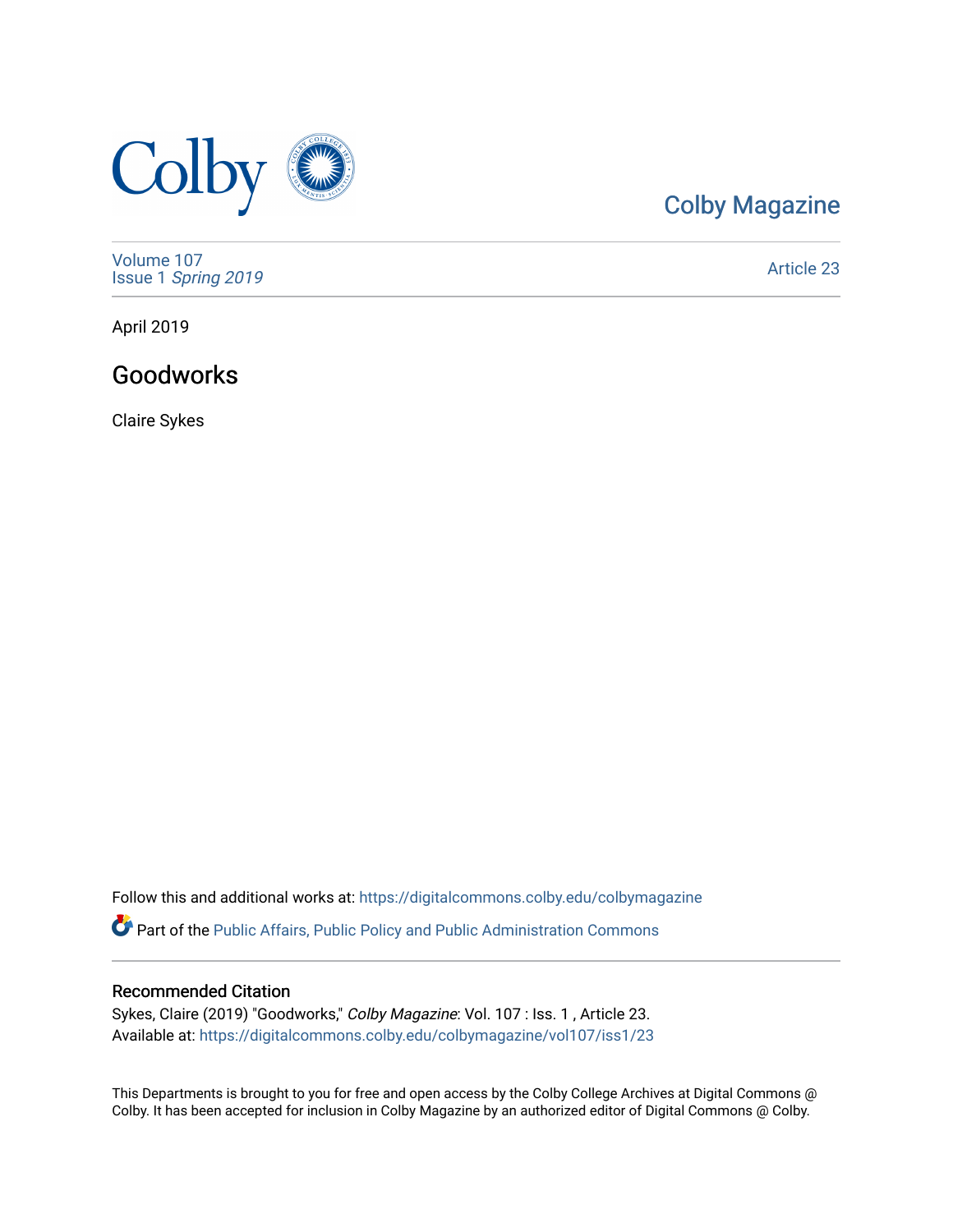# GOOD WORKS

# Colby alumni impact the world in many ways every day.

In our "Good Works" section, we introduce you to alumni who are using their Colby education to make a difference in their communities.





CAM COVAL WORKS TO GIVE A VOICE TO IMMIGRANTS IN CUSTODY

BY CLAIRE SYKES PHOTOGRAPHY BY TONI GREAVES

For more than a year, a father of four was held in custody,<br>terrified that he'd be forced to permanently leave the<br>United States without his wife and young children. terrified that he'd be forced to permanently leave the United States without his wife and young children.

It's a common story for people imprisoned in Immigration and Customs Enforcement (ICE) detention facilities. Thanks in large part to Pueblo Unido (pueblounidopdx.org) of Portland, Ore., the man was released and able to return to his family and job, assured that he would never be deported.

Since April 2017, when Cam Coval '16 and Francisco Rodriguez founded Pueblo Unido, the nonprofit organization has helped secure the freedom of five immigrants from the Northwest Detention Center in Tacoma, Wash., the fourth largest in the country, and another from a detention facility in California. It's done this by connecting them to, and paying for, immigration lawyers. Because immigration court is a civil one, not criminal, there's no free public defender. Defendants without lawyers often languish in jail for months or even years.

"Legal representation is the single most predictive factor in whether someone will avoid deportation," said Coval, executive director.

He brings to the job his passion for human rights, fondly recalling Assistant Professor of Government Lindsay Mayka and her Challenges to Democracy course and his study abroad in Chile. After graduating with a double major in government and global studies, the metro Atlanta-born-and-raised Coval left for an AmeriCorps hunger-relief post in Portland. At one point, he held several community-service jobs at once: for underserved youth, ESL, and managing a food pantry. Many of these organizations' clients have since sought out Pueblo Unido.

"We work with people who fled the most horrible abuse you could imagine, bringing their kids with them across the desert and trying to make a life for themselves here, only to be treated as subhuman and caged like an animal," Coval said.